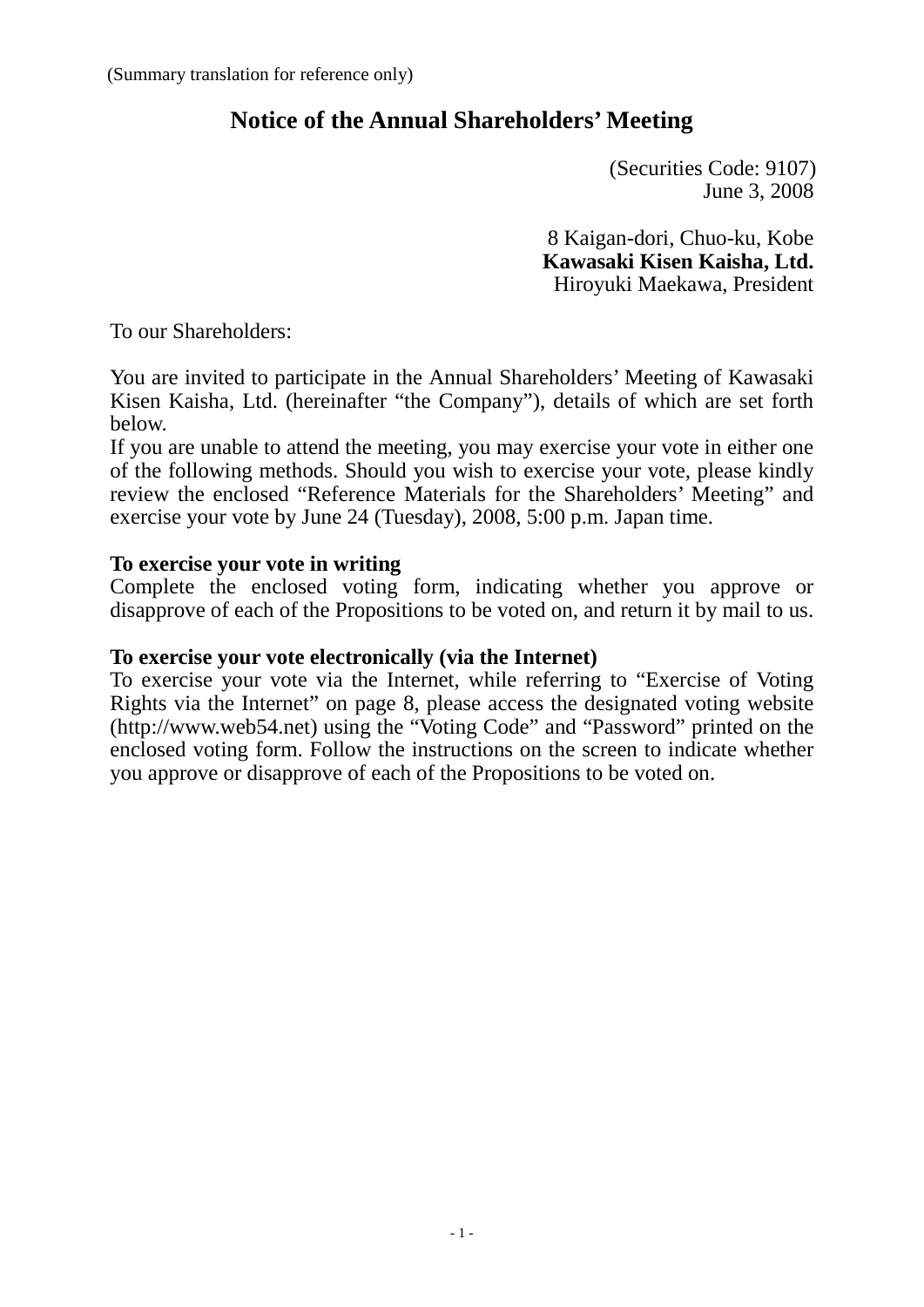| Date and time:   | June 25 (Wednesday), 2008, 10:00 a.m. Japan time |
|------------------|--------------------------------------------------|
| <b>Location:</b> | 2-6-4 Hirakawa-cho, Chiyoda-ku, Tokyo            |
|                  | Kaiun Building, Kaiun-Club (Nihon Kaiun Kaikan)  |
|                  | $2nd$ Floor, Large Hall                          |

### **Agenda:**

*Matters to be reported on:*

- 1. Business Report, Consolidated Financial Statements and results of audit by Accounting Auditor and the Board of Corporate Auditors on the Consolidated Financial Statements for Fiscal Year ended March 31, 2008
- 2. Non-consolidated Financial Statements for Fiscal Year ended March 31, 2008

### *Matters to be voted on:*

Proposition 1 Appropriation of retained earnings

Proposition 2 Election of six (6) Directors

Proposition 3 Election of two (2) Corporate Auditors

Proposition 4 Election of one (1) substitute Corporate Auditor

Proposition 5 Payment of Directors' bonuses

- For those attending the meeting on the day, please submit the enclosed voting form at the reception desk.
- If a shareholder duplicates his or her vote by exercising voting rights via both postal mail and the Internet, the vote received latest will be considered to be the valid one. However, if the duplicate votes are received on the same date, the Internet vote will be considered to be the valid one.
- If any circumstance should arise which should necessitate revision of Reference Materials for the Shareholders' Meeting, Business Report, Consolidated Financial Statements or Non-consolidated Financial Statements, the revised items will be posted on the Company's website at http://www.kline.co.jp/.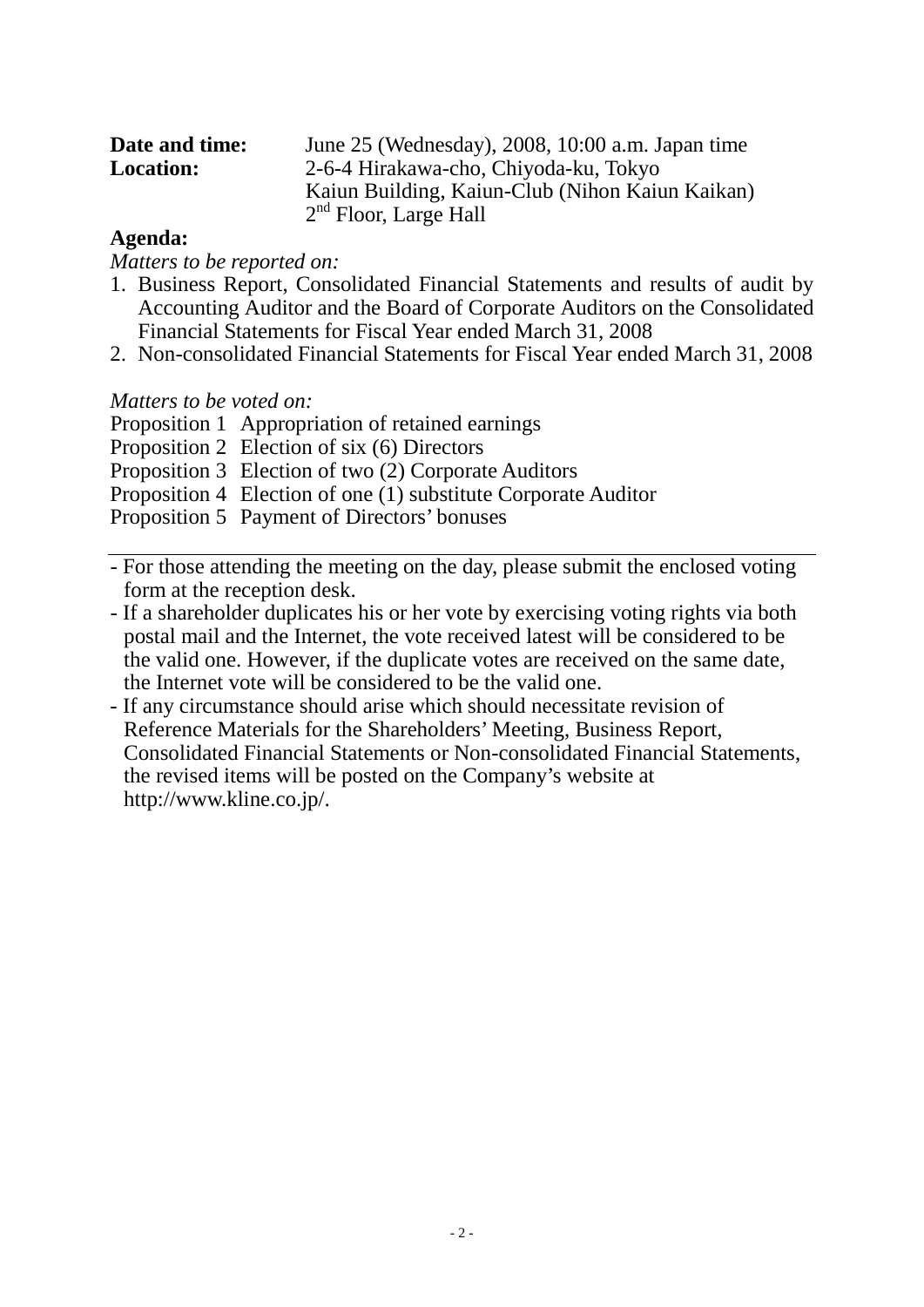## **Reference Materials for the Shareholders' Meeting**

### **Proposition 1:** *Appropriation of retained earnings*

The Company has prioritized the maximization of return of profits to shareholders as an issue of the very utmost importance, and has set the present goal to pay out 20% of consolidated net profit as dividend while aiming to further increase this ratio in the future. We have also secured necessary internal reserves to be appropriated for ship and equipment investment, etc. and to enrich and strengthen the corporate body in order to expand the scale of business systematically. With regard to dividend at the end of the Fiscal Year, we propose the following upon considering the financial situation and the earnings for the Fiscal Year, etc. based on the above-mentioned basic policy.

- 1. Matters regarding appropriation of retained earnings
	- (1) The retained earnings item to be decreased and its amount Earned surplus carried forward 40,000,000,000 yen
	- (2) The retained earnings item to be increased and its amount General reserve 40,000,000,000 yen
- 2. Matters regarding dividend at the end of the Fiscal Year
	- (1) The type of dividend property

Cash

(2) Matters regarding allotment of dividend property to shareholders and its amount

14 yen per share of the common stock of the Company

Total amount of 8,925,614,264 yen

Since we have paid an interim dividend of 12 yen per share, if our proposition is approved, the total annual dividend for the Fiscal Year will be 26 yen per share.

(3) The date on which the dividend from retained earnings takes effect June 26, 2008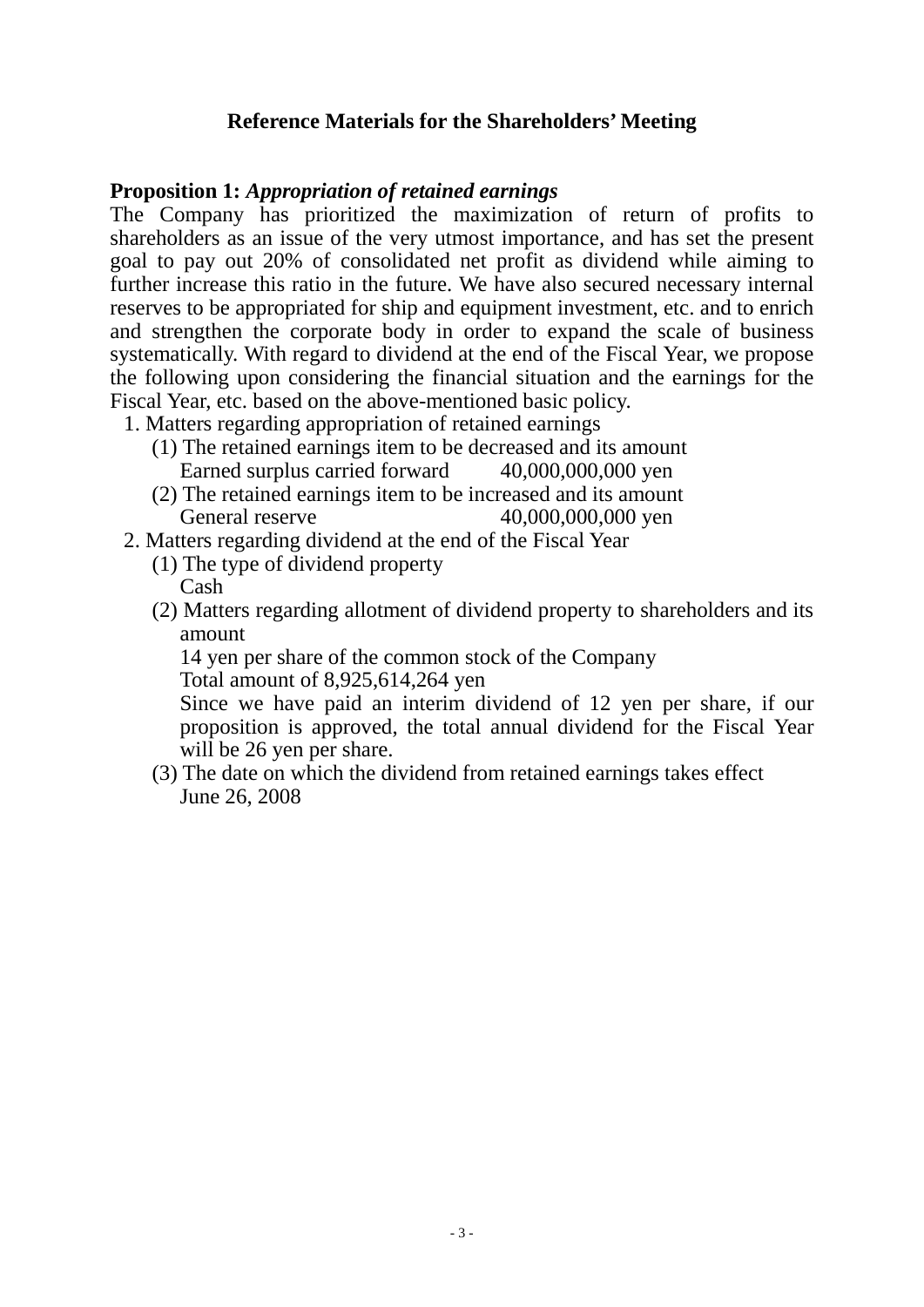### **Proposition 2:** *Election of six (6) Directors*

At the end of this Annual Shareholders' Meeting, the terms of six (6) Directors, Eiichi Suzuki, Yoichi Hasegawa, Toshio Shimizu, Norio Tsutsumi, Toshinori Morita and Keisuke Yoshida will expire.

It is requested that six (6) Directors be elected at this meeting. The candidates are:

Date of Birth: June 1, 1944<br>Director Since: June 1997<br>Director Since: June 2000 Director Since: June 1997 Current Position: Representative Director, Vice President, Overall Bulk Carrier Business, Control of Dry Bulk Carrier Business

**Toshio Shimizu Norio Tsutsumi**<br>Date of Birth: January 6, 1947 **Date of Birth: Se** Director Since: June 2002 Director Since: June 2000 Current Position: Representative Director, Senior Managing Executive Officer, Control of Containership Business, Port Business

**Toshinori Morita**<br> **Keisuke Yoshida**<br> **Date of Birth: September 13, 1949**<br> **Date of Birth: November 11, 1951** Date of Birth: September 13, 1949 Director Since: June 2002 Director Since: June 2006 Current Position: Director, Managing Executive Officer, in charge of Human Resources, Information System, Legal and General Affairs

### **Eiichi Suzuki Yoichi Hasegawa**

Current Position: Representative Director, Senior Managing Executive Officer, Control of Car Carrier Business, in charge of Heavy Lifter Business, New Business Planning & Development

Date of Birth: September 4, 1948 Current Position: Director, Managing Executive Officer, in charge of Ship Planning Sector, Environment Preservation

Current Position: Director, Executive Officer, in charge of Finance

Note: None of the above directorship candidates has any special interests in the Company.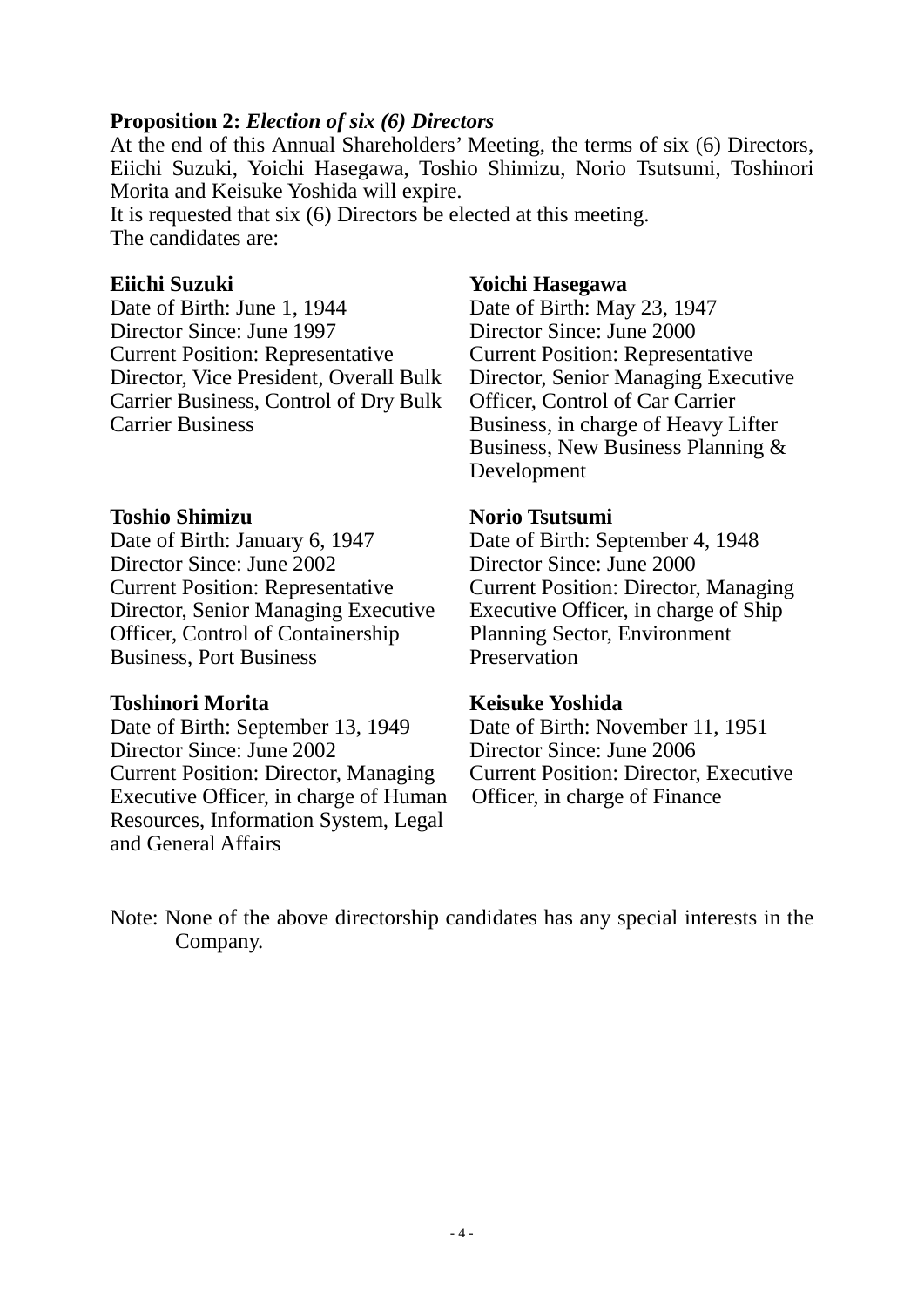### **Proposition 3:** *Election of two (2) Corporate Auditors*

At the end of this Annual Shareholders' Meeting, the terms of two (2) Corporate Auditors, Koichi Otaki and Takatsugu Murai will expire.

It is requested that two (2) Corporate Auditors be elected at this meeting. The Board of Corporate Auditors has already given its prior consent to the submission of this proposal.

| The candidates are:              |                                                                     |
|----------------------------------|---------------------------------------------------------------------|
| Koichi Otaki                     | <b>Fumio Watanabe</b>                                               |
| Date of Birth: November 26, 1946 | Date of Birth: March 15, 1950                                       |
| <b>Current Position:</b>         | (President & CEO, Mizuho Private)                                   |
|                                  | Full-time Corporate Auditor of the Wealth Management Co., Ltd., May |
| Company                          | $2008$ , retired)                                                   |

- Notes: 1) None of the above candidates for the Corporate Auditor has any special interests in the Company.
	- 2) Mr. Fumio Watanabe is a candidate for external Corporate Auditor. We propose that he be elected as an external Corporate Auditor in order to have him make use of his considerable business management experience as a large bank executive and president of other corporation, as well as his broad insights for corporate management in monitoring all aspects of the Company's business management.
	- 3) The Company may conclude a liability limitation contract with Mr. Fumio Watanabe pursuant to Paragraph 1 of Article 427 of the Corporation Law on the condition that Proposition 3 shall be approved as proposed originally. An overview of the contract is as follows.

Pursuant to the provisions of Paragraph 1 of Article 427 of the Corporation Law, when acting in good faith and in the absence of any serious negligence, external Corporate Auditors may bear liability of 10,000,000 yen or the minimum limit of the amount stipulated in Paragraph 1 of Article 425 of the Corporation Law, whichever is higher, for the liabilities stipulated in Paragraph 1 of Article 423 of the Corporation Law.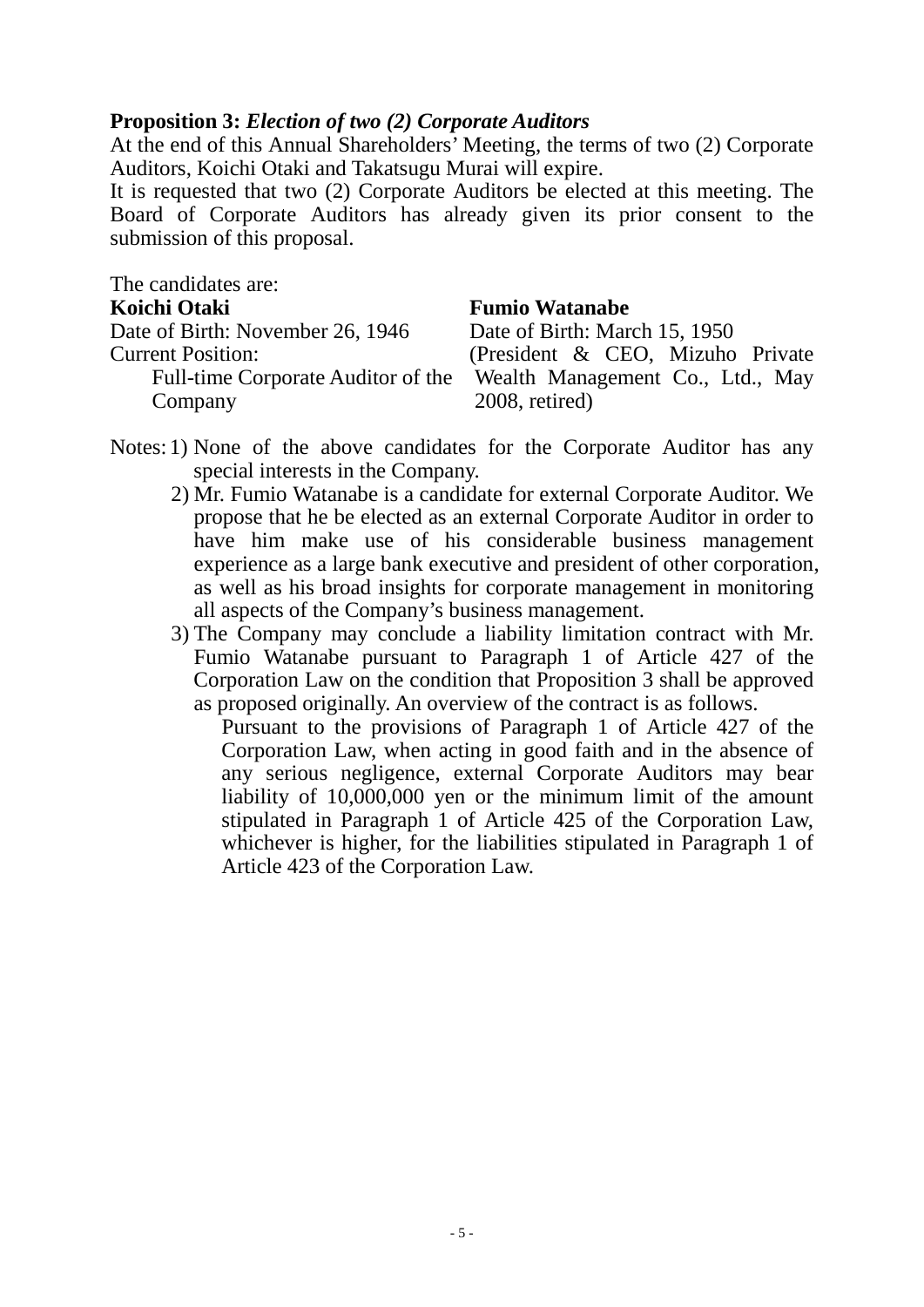### **Proposition 4:** *Election of one (1) substitute Corporate Auditor*

It is requested that one substitute Corporate Auditor be elected pursuant to Paragraph 2 of Article 329 of the Corporation Law in case the legally required number of Corporate Auditors is not met. The Board of Corporate Auditors has already given its prior consent to the submission of this proposition. The candidate is;

### **Haruo Shigeta**

Date of Birth: May 14, 1941 Current Position: Professor, Graduate School of Professional Accountancy, Aoyama-Gakuin University Professor, School of Law, Aoyama-Gakuin University Honorary Professor, Dalian Maritime University, China

Notes: 1) The candidate for the substitute Corporate Auditor has no special interests in the Company.

- 2) Mr. Haruo Shigeta is a candidate for substitute external Corporate Auditor.
- 3) The candidate meets the external Corporate Auditor requirements.
- 4) Reasons for the candidate for a substitute external Corporate Auditor, reasons why it is judged that he can adequately accomplish duties as an external Corporate Auditor and liability limitation contract with external Corporate Auditor.
	- i) Reason for a candidate for a substitute external Corporate Auditor We propose that he be elected as a substitute external Corporate Auditor in order to have him make use of his knowledge of laws which he has cultivated as a lawyer for a long time for the audit system if he assumes office as a Corporate Auditor.
	- ii) Reason why it is judged that he can accomplish duties as an external corporate auditor

It is judged that he can adequately accomplish duties as an external Corporate Auditor because he is familiar with corporate legal affairs and possesses sufficient insight to govern corporate management, which he has acquired through his activities as a college professor and a lawyer.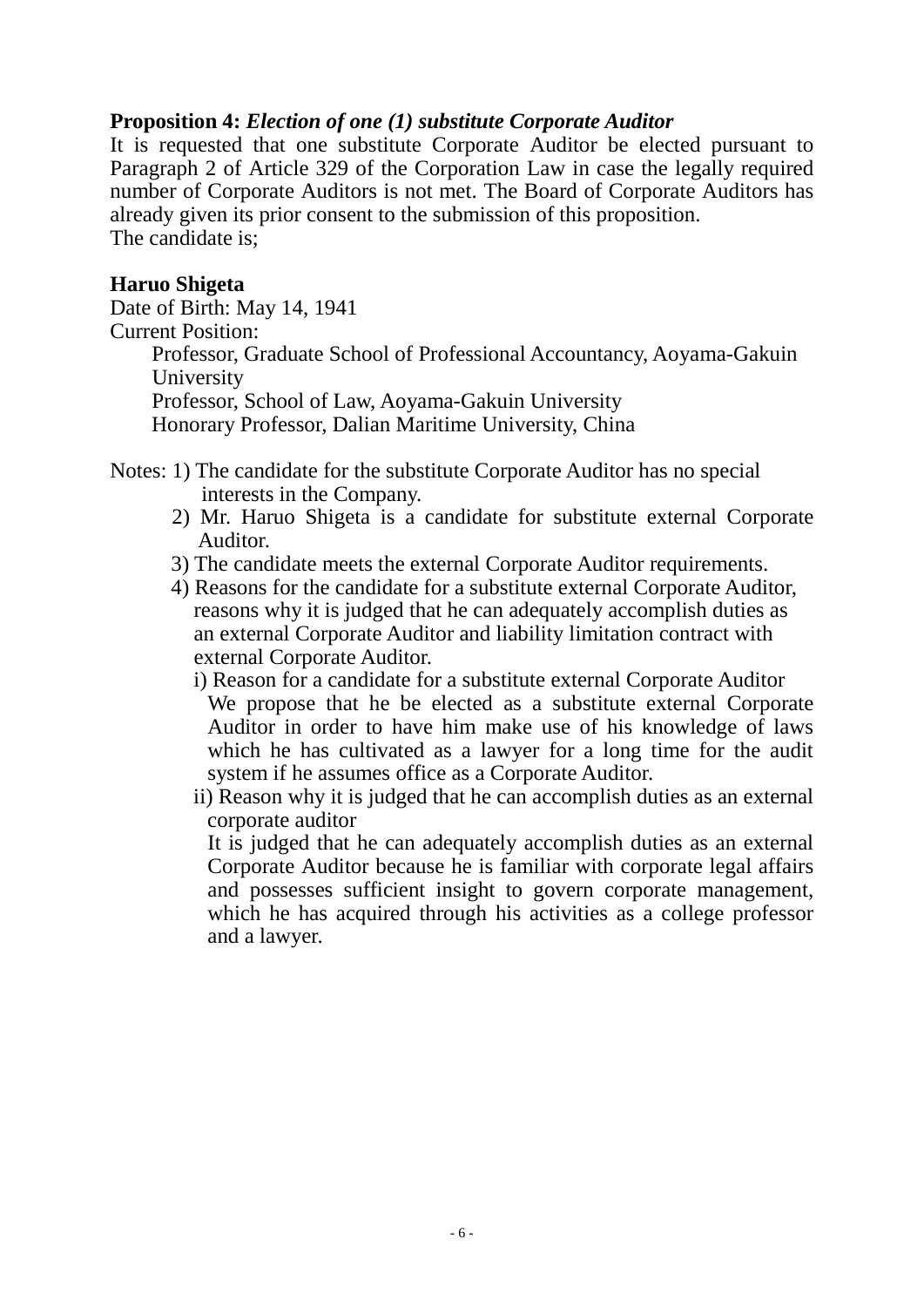iii) Liability limitation contract with substitute external Corporate Auditor

Pursuant to the provision of Paragraph 1 of Article 427 of the Corporation Law, if Mr. Haruo Shigeta assumes office as a Corporate Auditor, the Company is going to conclude the relevant liability limitation contract with him.

An overview of the contract is as follows;

Pursuant to the provisions of Paragraph 1 of Article 427 of the Corporation Law, when acting in good faith and in the absence of any serious negligence, external Corporate Auditors may bear liability of 10,000,000 yen or the minimum limit of the amount stipulated in Paragraph 1 of Article 425 of the Corporation Law, whichever is higher, for the liabilities stipulated in Paragraph 1 of Article 423 of the Corporation Law.

### **Proposition 5:** *Payment of Directors' bonuses*

Considering the business results for the fiscal year, we propose to pay a total of 183 million yen in Directors' bonuses to 13 Directors who performed their duties during the Fiscal Year in appreciation for their services over the year.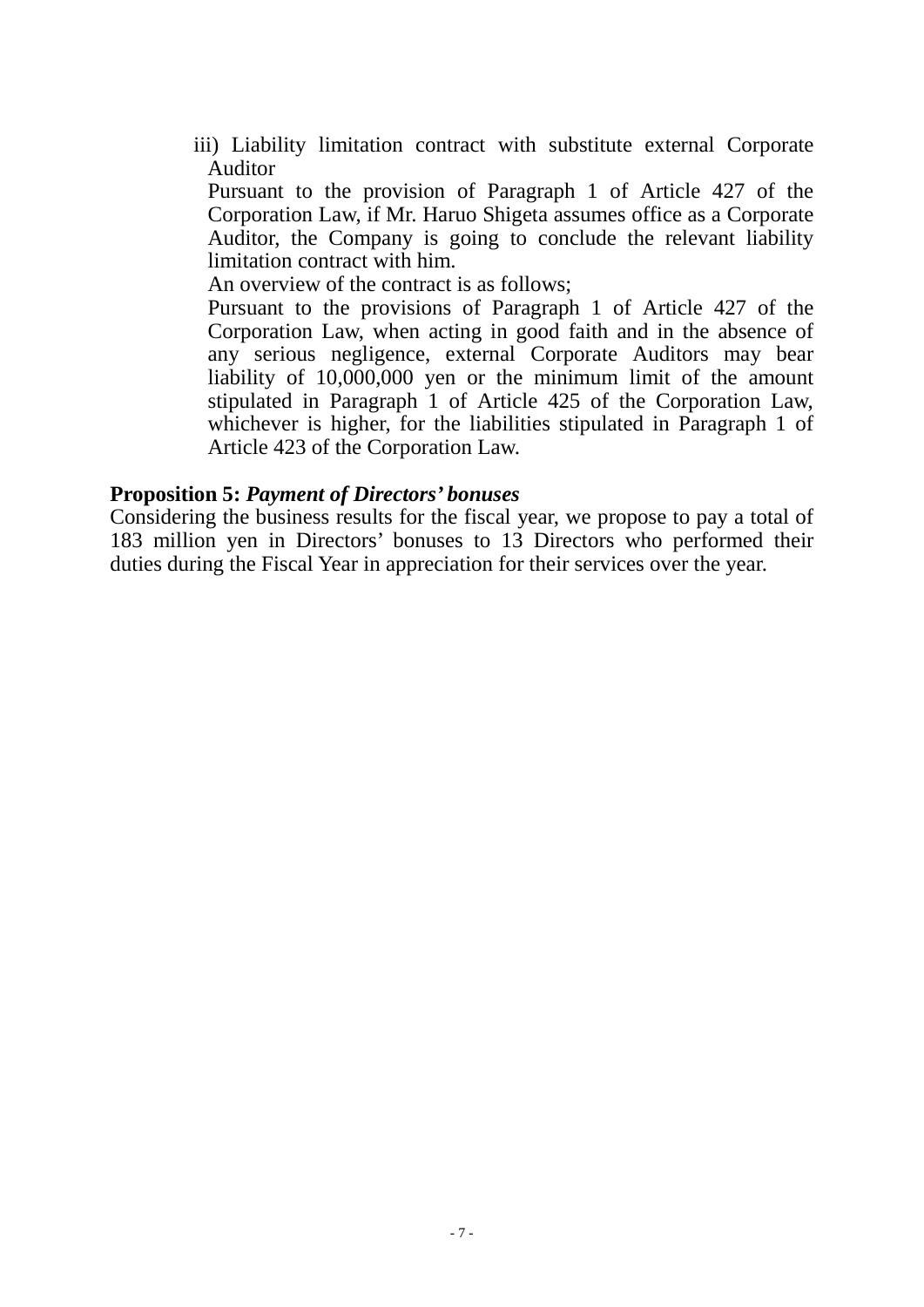June 3, 2008

To our Shareholders

Kawasaki Kisen Kaisha, Ltd.

### **Exercise of Voting Rights via the Internet, etc.**

You can only exercise your voting rights via the Internet, etc. by accessing the dedicated website for this vote [\(http://www.web54.net\)](http://www.web54.net/). Please be sure you have read and understood the following before using it:

1. System requirements

To exercise your voting rights via the Internet, you need the following systems environment:

- (1) The resolution of your monitor screen should be at least 800 x 600 (SVGA).
- $(2)$  The following applications must be available:
	- a. Microsoft® Internet Explorer Ver. 5.01 SP2 (or higher) b. Adobe<sup>®</sup> Acrobat<sup>®</sup> Reader<sup>TM</sup> Ver. 4.0 (or higher); Adobe® Reader® Ver.6.0 (or higher).(in the case of reading the reference materials on browsers)
		- \*Microsoft® and Internet Explorer are the registered trademarks or marques of Microsoft Corporation in the United States and other countries.
		- \*Adobe® Acrobat® ReaderTM, and Adobe® Reader® are the registered trademarks or marques of Adobe Systems Incorporated in the United States and other countries.
		- \*These software programs are distributed free of charge from the respective companies' websites.
- (3) Connection to the Internet may be restricted depending on your Internet connection setting environment, for example, the firewalls. Contact your systems administrator should you have any questions or problems.
- 2. Handling of votes
- If you vote via the Internet for multiple times, only the last vote exercised will be recorded as the effective vote.
- If you vote both via the Internet and by mail, the one that arrives last will be recorded as the effective vote.

If both a vote via the Internet and by mail arrive on the same day, the one exercised via the Internet will be recorded as the effective vote.

- The deadline for voting is June 24 (Tuesday), 2008, 5:00 p.m. Japan time. We kindly request you to exercise your vote early.
- 
- 3. Handling of password<br>■ The password is a means to verify identity of a person who exercises voting right as the shareholder in question. Be sure to keep the password as well as your registered seal and security code in a safe place. We will not respond to any inquiry about your password by telephone, etc.
- If you repeatedly enter a wrong password for a certain number of times, it will be blocked and disabled. If you wish to have a password reissued, please follow the instructions on the screen for the necessary procedures.
- 4. Computer-related technical inquiries, etc.

■ If you have any technical inquiries regarding the operation of a personal computer, etc. for voting on this site, contact the following:

Dedicated phone line for The Chuo Mitsui Trust and Banking Company, Limited, Securities Agency Web Support<br>[Telephone number within Japan] 0120-65-2031

 $(Business hours: 9:00-21:00 except Saturdays, Sundays and official holidays)$ 

■ For institutional investors

Institutional investors who have applied in advance to use the e-Voting Platform for institutional investors (also refer to as Tokyo Stock Exchange Platform) can exercise votes via this system instead of the Company's system for voting via the Internet.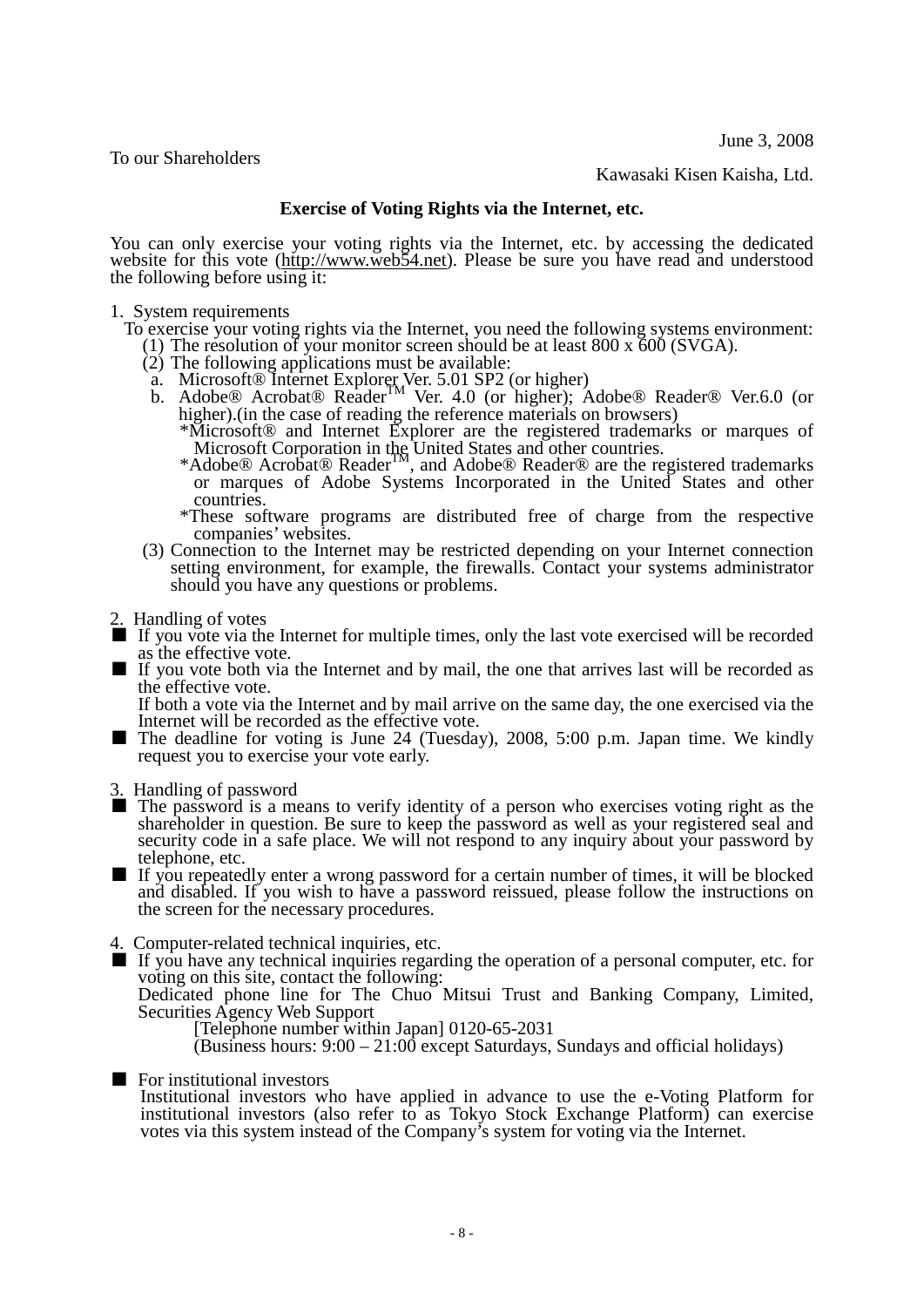- For any other inquiries (including your registered address or number of shares), contact the following:
	- Securities Agency Business Center, The Chuo Mitsui Trust and Banking Company, Limited

[Telephone number within Japan] 0120-78-2031

(Business hours: 9:00 – 17:00 except Saturdays, Sundays and official holidays)